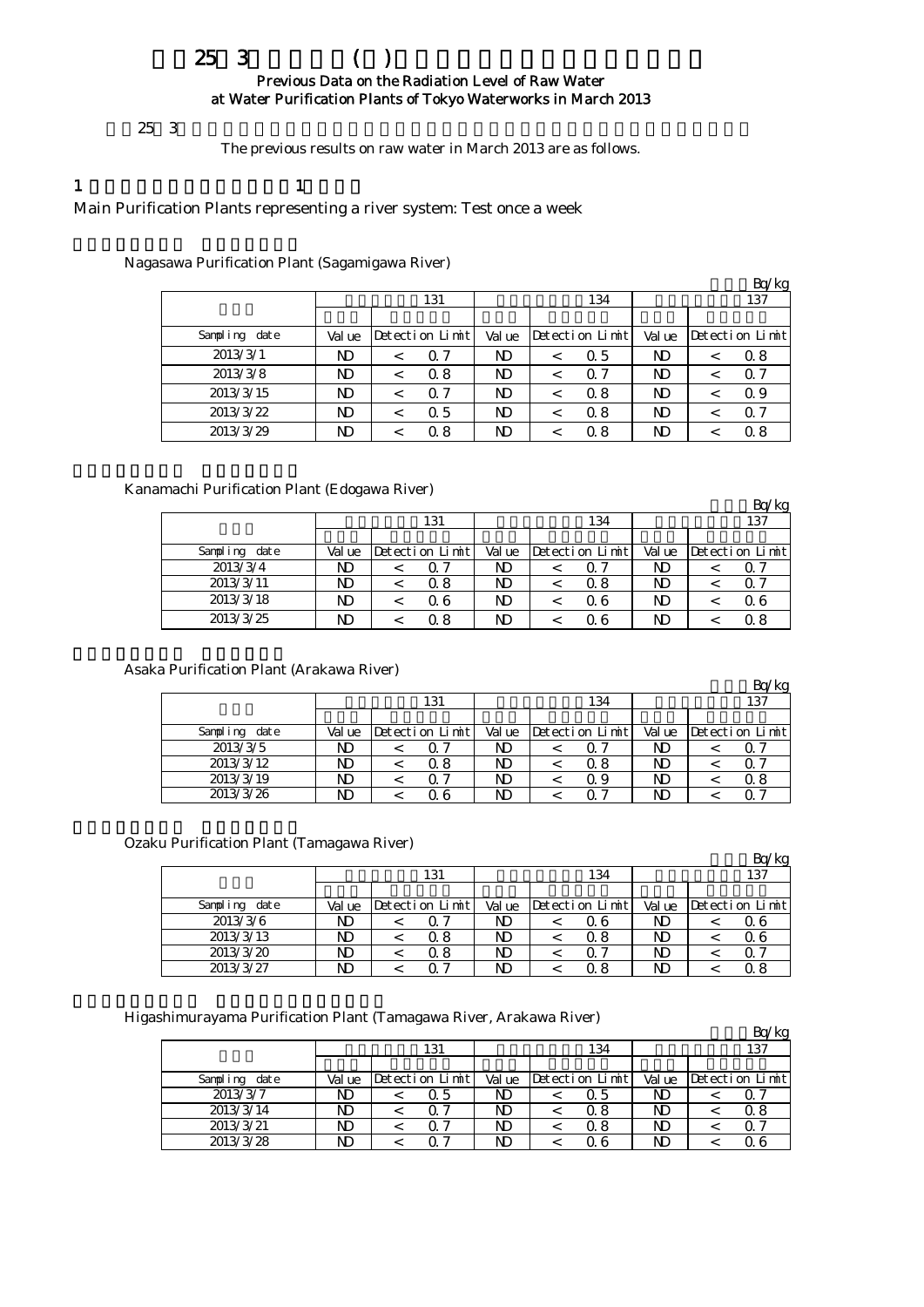|                      |                           |                   |              |            |                 |                     |                          |                 |              |         | Bq/kg           |  |
|----------------------|---------------------------|-------------------|--------------|------------|-----------------|---------------------|--------------------------|-----------------|--------------|---------|-----------------|--|
|                      |                           |                   |              |            | 131             |                     |                          | 134             | 137          |         |                 |  |
|                      |                           |                   |              | $^{131}$ I |                 | $^{134}\mathrm{Cs}$ |                          |                 | $137$ Cs     |         |                 |  |
|                      |                           |                   |              |            |                 |                     |                          |                 |              |         |                 |  |
| Monitoring<br>poi nt | <b>Vater</b><br>resource  | Sampling<br>dat e | Val ue       |            | Detection Limit | Val ue              |                          | Detection Limit | Val ue       |         | Detection Limit |  |
| Misato               | Edogava<br><b>R</b> iver  | 2013/3/11         | $\mathbf{D}$ | $\lt$      | 0.8             | $\mathbf{D}$        | $\lt$                    | 0.9             | $\mathbf{D}$ | $\lt$   | 0.8             |  |
| Misono               | Arakawa<br><b>R</b> iver  | 2013/3/12         | $\mathbf{D}$ | $\,<\,$    | 0.7             | $\mathbf{N}$        | $\overline{\phantom{a}}$ | 0.9             | $\mathbf{D}$ | $\lt$   | 0.7             |  |
| Kinuta               | Tanagawa<br><b>R</b> iver | 2013/3/13         | $\mathbf{D}$ | $\lt$      | 0.7             | $\mathbf{N}$        | $\,<\,$                  | 0.8             | $\mathbf{D}$ | $\lt$   | 0.8             |  |
| Sakai                | Tanagawa<br><b>R</b> iver | 2013/3/14         | $\mathbf{N}$ | $\lt$      | 0.7             | $\mathbf{N}$        | $\overline{\phantom{a}}$ | 0.9             | $\mathbf{N}$ | $\,<\,$ | 0.8             |  |
| Ki nut ashi no       | Tanagawa<br><b>R</b> iver | 2013/3/15         | $\mathbf{N}$ | $\lt$      | 0.7             | $\mathbf{N}$        | $\lt$                    | 0.8             | $\mathbf{N}$ | $\,<$   | 0.9             |  |

 $3$  and  $1$ Water purification plants using surface water, subsoil water, or shallow water in Tama Area: Test mostly once a month

|                  |                   |                |                          |                 |                |         |                 |                |         | Bq/kg           |
|------------------|-------------------|----------------|--------------------------|-----------------|----------------|---------|-----------------|----------------|---------|-----------------|
|                  |                   |                |                          | 131             |                |         | 134             | 137            |         |                 |
|                  |                   |                |                          |                 |                |         |                 |                |         |                 |
| Monitoring point | Sampling<br>dat e | Val ue         |                          | Detection Limit | Val ue         |         | Detection Limit | Val ue         |         | Detection Limit |
| $\alpha$ aba     | 2013/3/5          | $\mathbf{D}$   | $\lt$                    | 0.8             | N <sub>D</sub> | $\lt$   | 0.7             | N <sub>D</sub> | $\lt$   | Q 7             |
| Tokura           | 2013/3/18         | N <sub>D</sub> | $\overline{\phantom{a}}$ | 0.7             | $\mathbf{D}$   | $\lt$   | 0.5             | $\mathbf{N}$   | $\lt$   | 08              |
| Fukasawa         | 2013/3/19         | ND.            | $\lt$                    | 06              | ND.            | $\lt$   | 0.8             | N <sub>D</sub> | $\lt$   | 07              |
| Qgouchi          | 2013/3/21         | N <sub>D</sub> | $\lt$                    | 0.7             | $\mathbf{D}$   | $\lt$   | 0.8             | $\mathbf{N}$   | $\,<\,$ | 0.7             |
| <b>Qtsu</b>      | 2013/3/26         | $\mathbf{D}$   | $\lt$                    | 0.8             | N <sub>D</sub> | $\lt$   | 1               | $\mathbf{N}$   | $\lt$   | 0.7             |
| H kava           | 2013/3/31         | $\mathbf{N}$   | $\,<$                    | 0.9             | N <sub>D</sub> | $\,<\,$ | 0.9             | $\mathbf{N}$   | $\,<\,$ | 0.7             |

## subsoil water

|                  |                      | ,,,,,,,,,,,,,,, |         |                 |        |         |                  |                |         | Bq/kg          |
|------------------|----------------------|-----------------|---------|-----------------|--------|---------|------------------|----------------|---------|----------------|
|                  |                      | 131             |         |                 | 134    |         |                  | 137            |         |                |
|                  |                      |                 |         |                 |        |         |                  |                |         |                |
| Monitoring point | Simplifying<br>dat e | Val ue          |         | Detection Limit | Val ue |         | lDetection Limit | Val ue         |         |                |
| Takat suki       | 2013/3/3             | ND.             | <       | 06              | ND.    | $\,<\,$ | 0.5              | ND.            | $\,<\,$ | 0.7            |
| Fut anat ao      | 2013/3/4             | ND              | <       | 0.8             | ND.    | $\,<\,$ | 0.9              | N <sub>D</sub> | $\,<\,$ | Q <sub>7</sub> |
| Nari ki          | 2013/3/20            | ND.             | $\,<\,$ | 06              | ND.    | $\,<\,$ | 0.7              | ND             | $\,<\,$ | 06             |

# surface water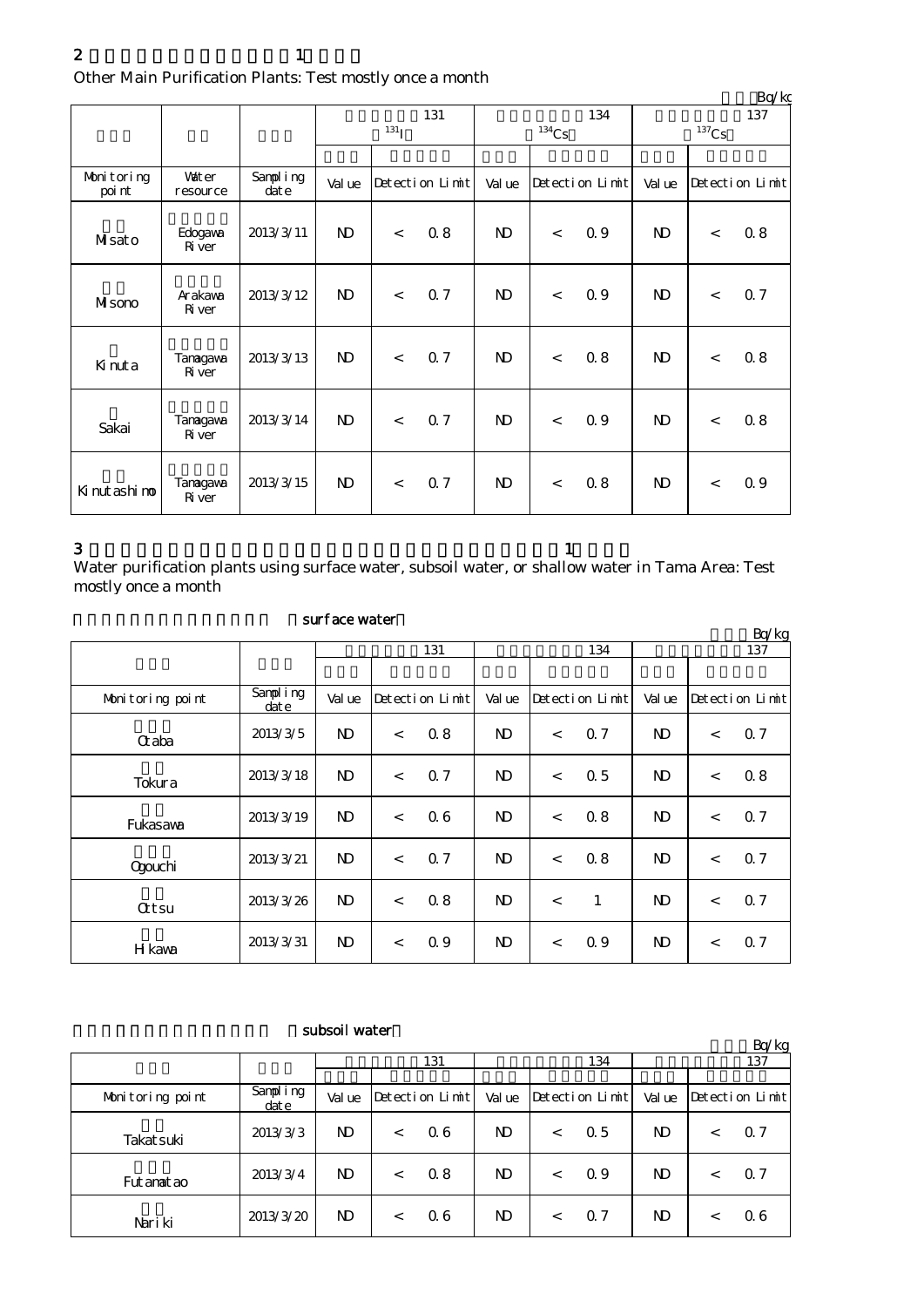| Chi gasedai ni | 2013/3/24 | N <sub>D</sub> |  |  | N <sub>D</sub> |  |  | ND<br>the contract of the contract of |  |  |
|----------------|-----------|----------------|--|--|----------------|--|--|---------------------------------------|--|--|
|----------------|-----------|----------------|--|--|----------------|--|--|---------------------------------------|--|--|